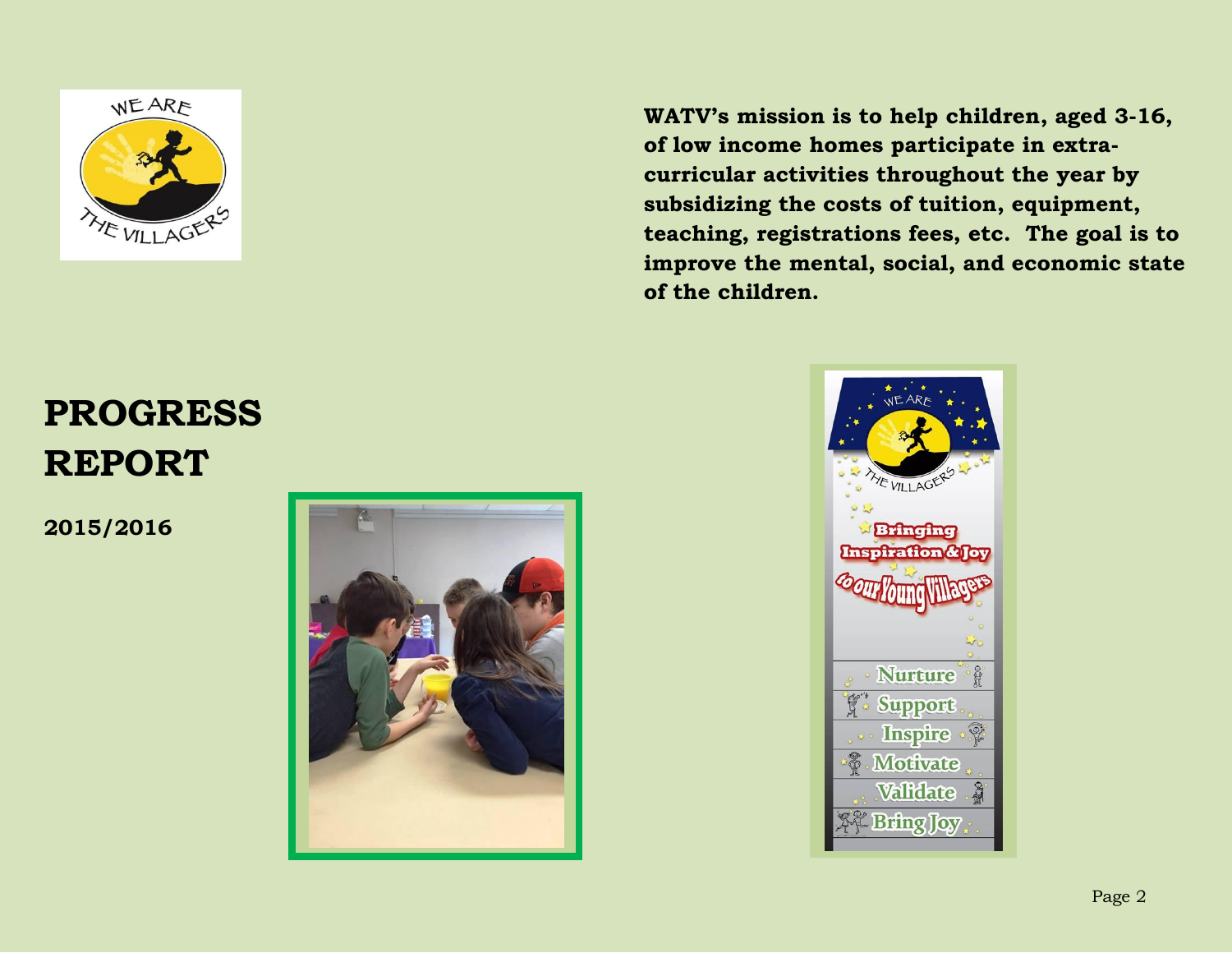**The physical and social health of our children has never been more important nor received more concern. This year, We Are The Villagers intensified its commitment and support for the children of low income families by:** 

- **substantially increasing the amount of financial support;**
- **introducing new children's programs in the arts, culture, sports, education, and recreation;**
- **developing new partnerships with community service providers;**
- **reaching into new communities that welcome our assistance.**

**In this favourable context, our work, presence, and impact is accelerating.**

|       | TABLE OF CONTENTS                      |
|-------|----------------------------------------|
| 2     | <b>WELCOME</b>                         |
| 4     | YEAR IN REVIEW                         |
|       | <b>OUR VALUABLE COMMUNITY PARTNERS</b> |
| 6-7   | <b>OUR IMPACT</b>                      |
| 8     | <b>INSPIRING NEW PROGRAMMING</b>       |
| O     | <b>LEADERSHIP</b>                      |
| 10-11 | FINANCIAL REPORT                       |

# **THE YEAR IN REVIEW**

#### **WATV Activity:**

| 14<br>Community<br><b>Fundraising Events</b> | $$40,712$ Fundraising<br><b>Event Revenues</b>             |
|----------------------------------------------|------------------------------------------------------------|
| \$60,230 Donations                           | 1 For The Kids<br>Annual Campaign                          |
| 245 Children Served                          | $13$ Communities                                           |
| 2 New Board Members                          | 1,000s Volunteer Hours                                     |
| <b>19</b><br>Programs Offered                | Sons Service Providers                                     |
|                                              | \$55,199 Children's Sponsorship \$225 Average<br>Per Child |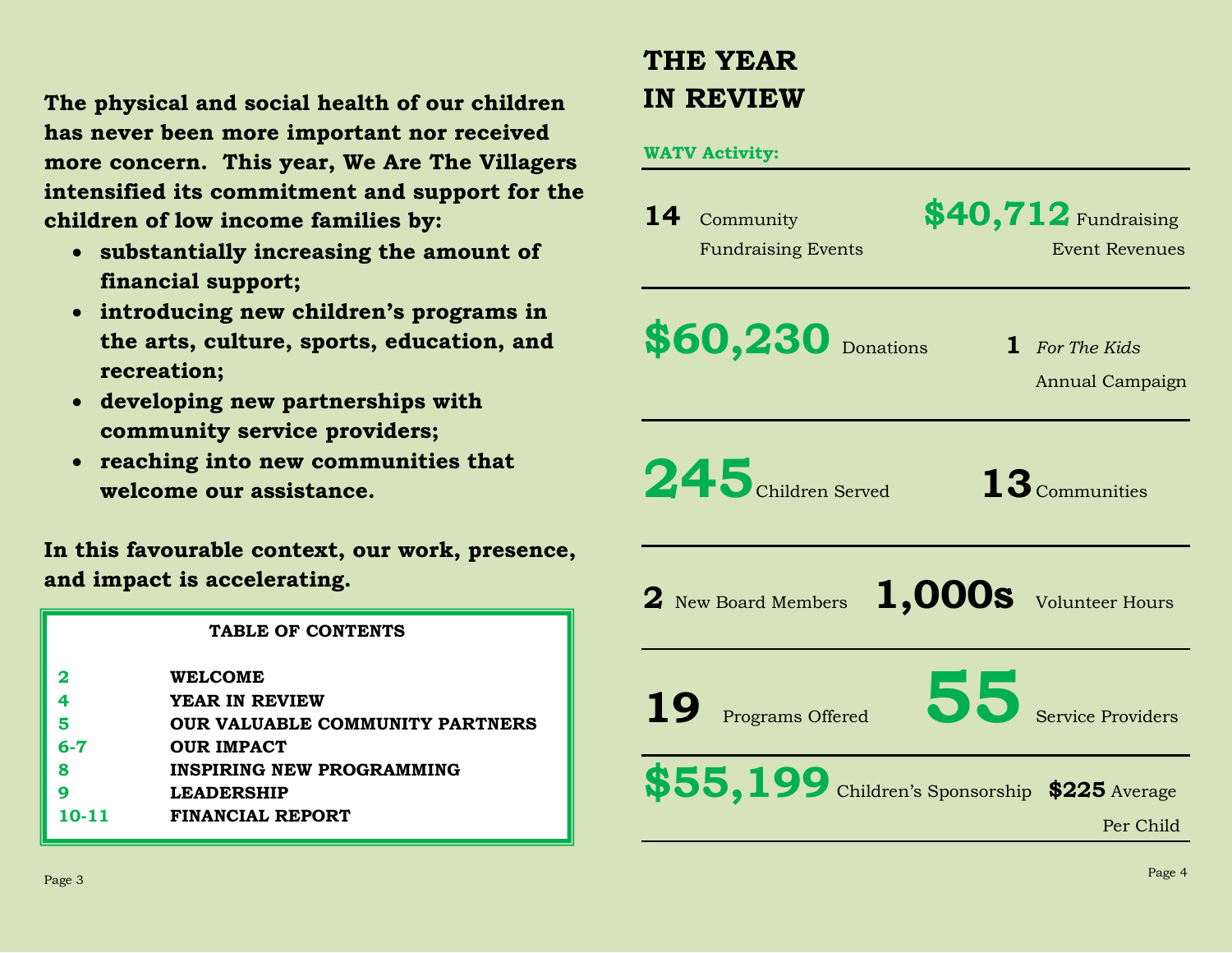## **OUR VALUABLE COMMUNITY PARTNERS**

A and E Creationz, Alco Natural Health, Angela Schmidt, Anthony & Liesje Lancia, Banana Basket, Bank of Montreal, Bayshore Lanes, Best Western Highland Inn, Better Life Chiropractor, Blair Window Fashions, Blind Mary, Body Line Collision, Bonair Golf Course, Boston Pizza (Midland), BP Sportswear, Brampton Trucking, Brenton Trucking, Brock Lavin Lighting, Brooklea Golf & Country Club, Bryants Jewellers, Camp Collectables, Canadian Auto Workers, Caitlin Gerbais, Cashmere Blue, CIBC, Chris & Joanne Kontos, Classique Hair Salon, Corus Entertainment – Fresh 93.1, Cottage Friends, Crissy's Take Aways, Dayden Salon, Dentistry By The Bay, Dino's, Dock 104.1, Dr. Matyas-Hervieux, Dylan Lock, Edward Evans, Elegant Gourmet, Emma Carey, Ernie Ripcoe, FS Printing, Feast – Chef Jeff Cote, First for

Safety, Foodland-Midland, Fresh by Leanne, Friends Furrever, Full-Line Electronics, Gail Hamelin, Georgian Bakery, Georgian Bay Windsurfing, Georgian Bay Massage , Georgian Bay Plastics, Glenn Howard, Great Lakes Winery, Green Block Trading Post, Grounded Coffee, Heather Paul, Herbal Magic, HomeComing, Home Hardware-Penetang, Huronia Alarms, Huronia Arts Academy, Ice Art, Indulge

Boutique, Image Salon, Jan's Tea Room, Janet Antebi, Jean Goodrow, Jones Aluminum, Jory's IGA, Josee Ellis, Julianna Matyas, Kait Krichbaum, Cathy Tickle, Keewatin, Kim's Boutique & Bright Ideas, Kim Santor, Kim Starr, Le Maitre D

Restaurant, Leelee's Secrets, Library Restaurant, Louise Hay, Marie Ladouceur, Marlynn's BuroPLUS, Meridian Credit Union, Midas Auto Service, Midland Home Hardware, Midland Historical Society, Midland Honda, Midland, Library, Midland

Mirror, Midland Super Lube , Minds Alive, Mom's Restaurant, Mona Schultz, Mortgage Centre, MP Bruce Stanton, MVC Radical Solutions, Norman's Garden Gallery, Northshore Roofing, Paint Affects, Panache Spa, Pause Beaute Aesthetics,

Pebble Tree, Patricia's Boutique, Penetang Home Products, Pet Value-Midland, Phil's Casual Dining, Phil's Bar & Eatery, Phoenix Jewelry, Picard's Peanuts, Pro Oil Change, Pure Spa, Quality Fire Protection, R-Mac Solutions, R.Vandermeer,

Radishes & Gooseberries, Rawson's Meat & Deli, Rita Benacquista-Stillo, Royal Bank of Canada, Rub on the Green, Salon Latour, Salt Caves, Sell-it-Online, Serendipitea, Settler's Ghost, Sharon Nix, Shiny Things Beads & Baubles, Shoes to Boot, Shoppers Drug Mart, Simple Artworks – Hengameh Gorgi, Simply Country,

Sonya Rathke Sportswear, Speedy Collision, Standlith Design, State Farm Insurance, Stewart Vincent Photography, Submission Arts Academy, Tan-Trum Tanning Salon, The Christmas Store, The Froth Café, The Oil Shop, The Quarter Deck Restaurant The Reading Room, The Salon on Georgian Bay, The Water Stop,

TD Canada Trust, Templeton Windows & Doors, Tim Hortons, Toyota Midland, Tripp's Paint & Decorating Shoppe, T-Zone Vibration, Uncle Bucks, Uncle Roy's Restaurant, Union Taxi (Peter Lemay), Inspirations, Vincent's Salon & Spa, Walker's Electric, Walmart-Midland, Wye Heritage Marina

### **OUR IMPACT**



Dante and his team won the Pee-Wee 'C' Championships, and Dante received 'Player of the Game' with 4 goals.

Cassidy is part of our figure skating program and received 'Most Enthusiastic Skater' award this year





Along with partner Driven Athletics, kids of all ages learn martial arts.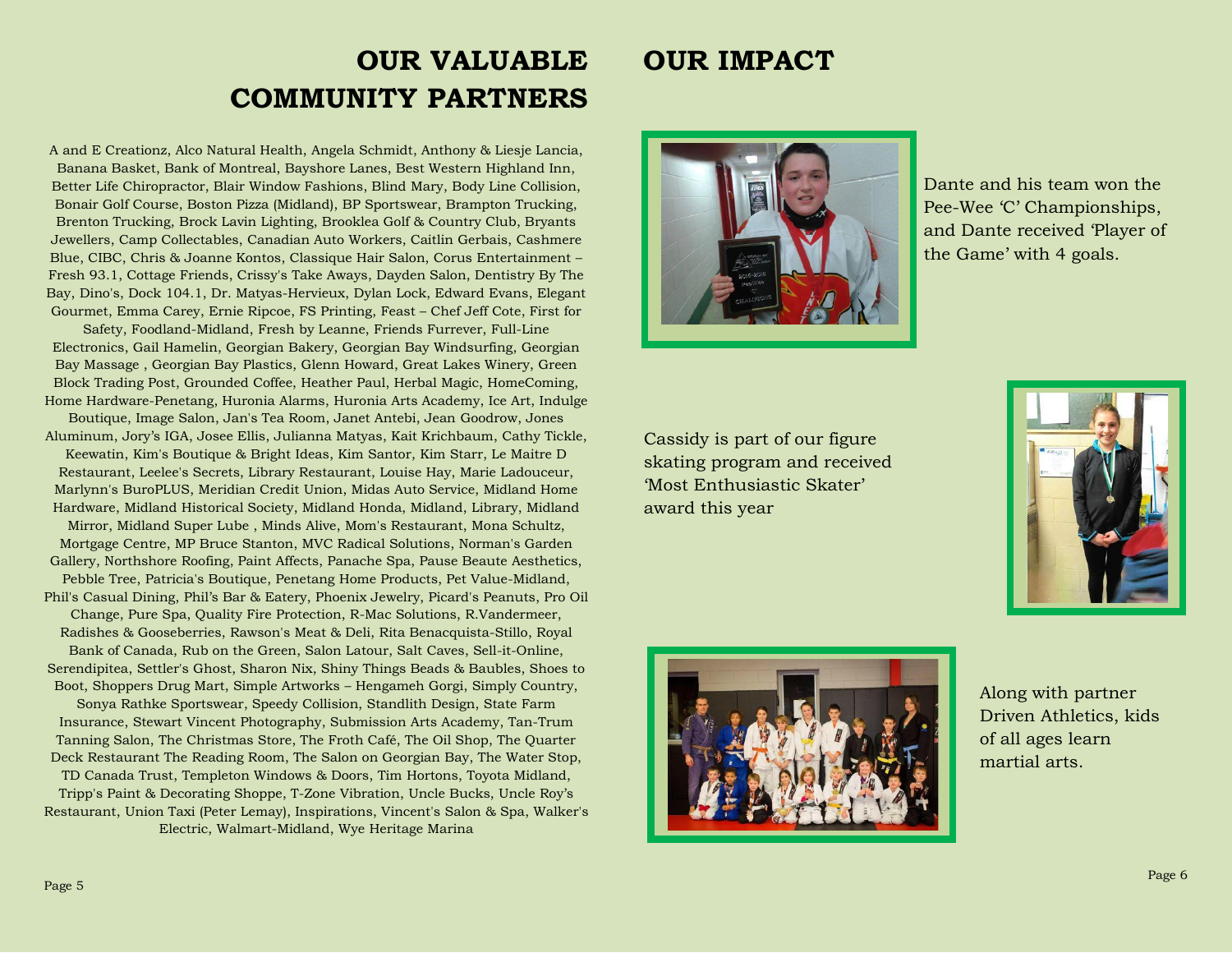WATV works with Dancers Studio to teach young children how to dance. This includes their annual recital performance.





 Music lessons (such as guitar, piano, and violin) includes practical lessons and theory. Instruments are provided along with trained instructors.

Science in School is a popular March Break program offered to WATV children.



# **INSPIRING NEW PROGRAMMING**

A core function of We Are The Villagers is to engage the community in the need for assisting the children of low income families in accessing extra-curricular activities. WATV is continuously building profile about this need through various community events, fundraisers, and presentations.

### **THIS YEAR, WE ARE THE VILLAGERS SPONSORED OR HOSTED 14 COMMUNITY EVENTS REACHING HUNDREDS OF RESIDENTS:**

- Celebrated the 100<sup>th</sup> Anniversary of the Midland Public Library building, an original member of the Carnegie series of libraries, with a Gala Fundraiser.
- NHL hockey legend and Penetanguishene resident **Chris Kontos** was Honoury Chair of our first *For The Kids* annual fundraising campaign.
- Enlisted the support of the Mayor of Tay **Scott Warnock**, Mayor of Midland **Gord McKay**, Mayor of Penetanguishene **Gerry Marshall**, Mayor of Tiny **George Cornell**, Mayor of Wasaga Beach **Brian Smith**, Mayor of Barrie **Jeff Lehman**, MP **Bruce Stanton**, and MPP **Patrick Brown** in our community efforts.
- Expanded the number of communities actively engaged to include **Midland, Penetanguishene, Tiny, Tay, Orillia, Barrie, West Gwillimbury, Alliston, Angus, Wasaga Beach, Staynor, Palgrave, and Bradford**.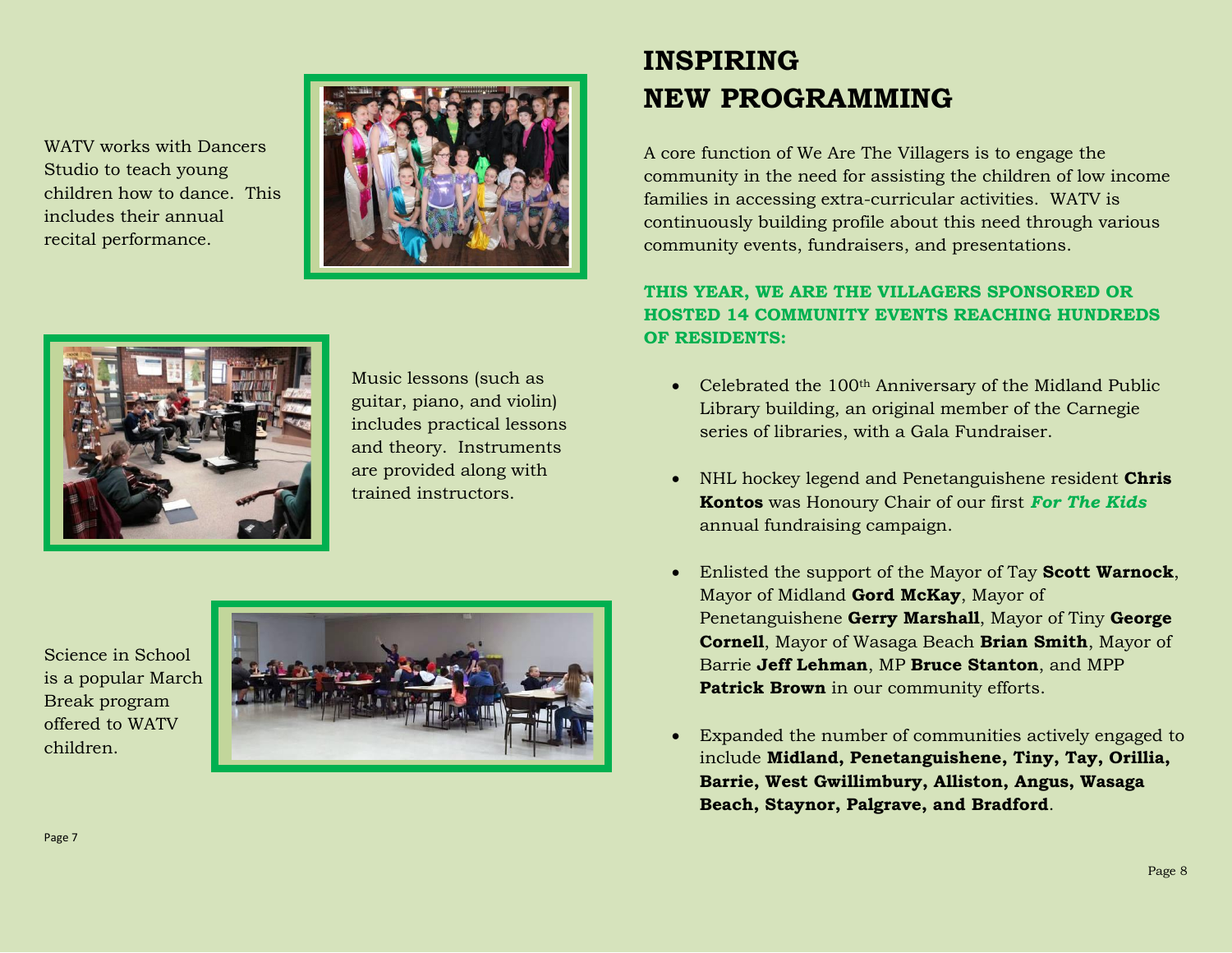



### **LEADERSHIP**



 **Geoffrey Crompton** Chairman, Co-Founder

 **Julianna Matyas** President, Co-Founder



 **Liesje Lancia** Board Member, Secretary

 **Dr. Robert Cooper** Board Member



 **Neil Friedman, CA** Board Member, Treasurer

**Mark Bonham** Board member













Statement of Financial Position As at January 31st, 2016

|                                   | 2016      | 2015      |
|-----------------------------------|-----------|-----------|
| <b>ASSETS</b>                     |           |           |
| <b>CURRENT</b>                    |           |           |
| Cash                              | \$40,839  | \$10,404  |
| <b>HST Recoverable</b>            | 4,430     | 6,328     |
|                                   | \$45,269  | \$16,732  |
| <b>LIABILITIES AND NET ASSETS</b> |           |           |
| <b>CURRENT</b>                    |           |           |
| <b>Accounts Payable</b>           | \$<br>196 | \$<br>196 |
| <b>NET ASSETS</b>                 |           |           |
| <b>General Fund</b>               | 45,073    | 16,536    |
| <b>LIABILITIES AND NET ASSETS</b> | \$45,269  | \$16,732  |

Page 9